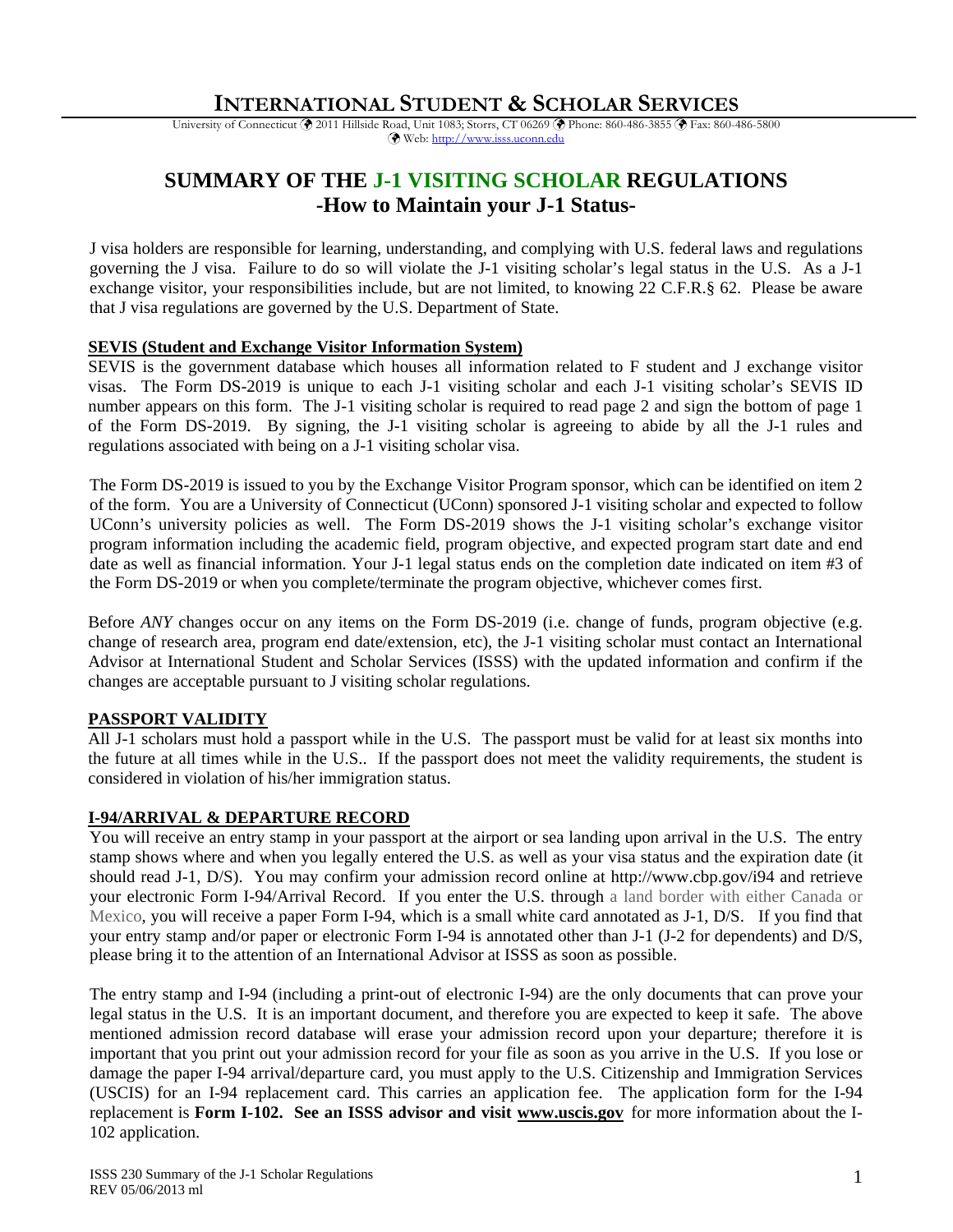# **DURATION OF STATUS (D/S) & 30-DAY GRACE PERIOD**

Duration of Status (D/S) means the period during which the visiting scholar is pursuing a program objective (plus a 30-day grace period). This means that you can stay in the U.S. until the  $30<sup>th</sup>$  day after the program end date your DS-2019 indicates, or the date that you complete/end your program objective, whichever comes earlier. If you withdraw from the J-1 exchange program, you must consult with an International Advisor at ISSS about your situation before withdrawal and to confirm if you are eligible for the grace period. Once the J-1 exchange visitor leaves the U.S. during the 30-day grace period after his/her program completion/withdrawal date, his/her J-1 status becomes invalid. You must depart the U.S. by the 30-day grace period end date unless you have applied for a change of visa status with U.S. Citizenship and Immigration Service. There are no exceptions and work authorization is not permitted during this time.

As a J-1 visiting scholar, you will not be eligible for any grace period if you violate your J-1 status and your J-1 SEVIS record is terminated.

# **VISA**

As a J-1 visiting scholar, you must have a valid J-1 visa page in your passport at the time of entry/re-entry to the U.S. If your visa does not indicate multiple entries, you must apply for a new J-1 visa at a U.S. embassy/consulate abroad every time you travel outside the U.S. The visa cannot be obtained or renewed within the U.S. If the visa page expires while you are in the U.S., there is no problem as long as you maintain your legal J-1 status by complying with all J regulations.

## **APPLYING FOR AN EXTENSION PRIOR TO THE DS-2019 EXPIRATION DATE**

J-1 visiting scholar must apply for an extension *BEFORE* their Form DS-2019 expires if they need more time to complete their program objective at UConn. Please complete **"Program Extension for J-1 Visiting Scholars (ISSS 915)"** and submit it to ISSS with the required documents for authorization.If your extension request can be authorized pursuant to J regulations and you can show sufficient funding for the duration of extension, the International Advisor at ISSS will issue you an extended Form DS-2019.

# **REPORT CHANGES IN PROGRAM OBJECTIVE TO ISSS**

J-1 visiting scholar must notify an International Advisor at ISSS whenever there is a change in their program objective *BEFORE* it happens. Please note that a program objective change, including changes to a research area, position title, site of activity etc.), is often very restricted by J-1 regulations and thorough assessment must be conducted by the International Advisor at ISSS to determine whether it can be authorized or not. If approved, in some cases, the International Advisor will issue a new Form DS-2019 reflecting the change.

### **REPORT YOUR ADDRESS CHANGE**

U.S. immigration regulations require all non-immigrants in the U.S. to notify USCIS of their **physical residence address (not P.O. Box, or departmental address)**. J-1 visiting scholars are required to update ISSS **within 10 days of their permanent move**. Failure to report your address to ISSS will result in a violation of J-1 status. Please complete and submit to ISSS **"Address Change Request Form (ISSS 156)"**.

# **MAINTAIN ADEQUATE HEALTH INSURANCE**

Pursuant to 22 CFR § 62.14, J visa holders must maintain adequate health insurance for themselves and any dependents in J-2 status throughout their stay in the U.S. Please see page 2 of your DS-2019 section (f), which explains the mandatory insurance amounts and coverage. You must also read and sign **"J-1/J-2 Exchange Visitor Medical Insurance Requirements (ISSS 224)"** and submit it to ISSS.Failure to maintain required insurance coverage will result in termination of your legal J-1 status.

You are required to prove that you and your dependent(s) possess the valid required insurance converge whenever requested by ISSS.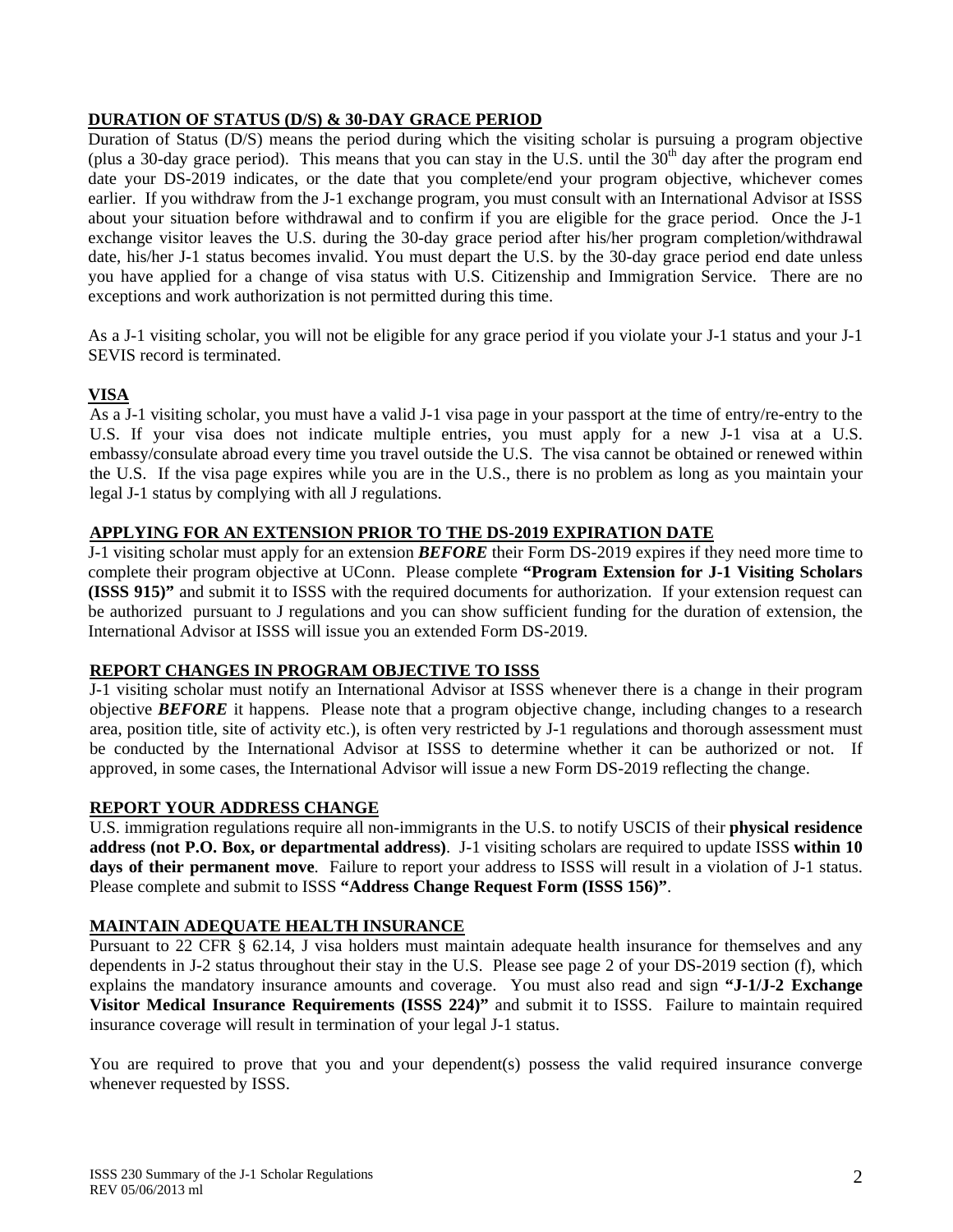## **TRAVEL ABROAD**

J-1 exchange visitor are allowed to travel outside of the U.S. during their period of stay at UConn, but they *must get a travel signature* from an International Advisor at ISSS before leaving. Travel signatures are issued on page 1 of the Form DS-2019. J-1 exchange visitor must always carry their Form DS-2019 while traveling. For more information on travel requirements, visit http://global.uconn.edu/about/immigration-services/forms/travelquestions/.

J-1 exchange visitor are also required to report to ISSS their plans being abroad every time he/she travels. For this reporting, please use **"J-1 Professor/Research Scholar's Travel Abroad Out-of-Country Request (ISSS 229)".** 

Please note that your time away from the U.S. may only be up to 30 days while you are in the active exchange visitor program. Only J-1 scholars who will conduct activities for UConn in a foreign country will be eligible for more than 30 days of out-of-country time and his/her activity overseas must be reported to SEVIS.

### **RECEIVE TRANSFER AUTHORIZATION PRIOR TO LEAVING UCONN**

J-1 visiting scholar must receive authorization from his/her hosting academic department and an International Advisor at ISSS before transferring from UConn to another program sponsor. Please consult with the International Advisor before accepting any offer to transfer to another institution/organization.

### **REPORT DEPARTURE DATE AND REASON TO ISSS**

When you depart from UConn either earlier than your DS-2019 program end date or upon completion of your exchange visitor program, please inform an International Advisor at ISSS. Please complete **"International Student/Scholar - Departure Notice (ISSS 912)"**. The form can be downloaded at http://global.uconn.edu/files/2013/04/IS\_912\_Departure\_Notice\_Fillable.pdf.

## **J-2 DEPENDENTS**

Spouse and minor children (under the age of 21) in J-2 status may study, full-time or part-time, during their stay in the United States. The spouse may apply for work permission with the U.S. Citizenship and Immigration Services after living in the United States for at least three months. Please make an appointment with an International Adviser to find out more information.

**Requirements for J-1 Visiting Scholars in the Short-Term Scholar Category Only** 

*Note: to identify your category as a J-1 visiting scholar, see item #4 on your DS-2019.* 

#### **Allowed Employment for J-1 Short-Term Scholars**

- 1. J-1 visiting scholars in the Short-Term Scholar category are permitted to receive compensation (if applicable) by participating in activities stated only on their DS-2019.
- 2. J-1 visiting scholars in the Professors/Research Scholar category may accept additional employment *ONLY IF* **they obtain prior written authorization** from the International Advisor at ISSS.

"Additional employment" is defined as participation in occasional lectures and short-term consultations. Such lectures and consultations must be incidental to the visiting scholar's primary program activities. Additional employment must meet the following conditions:

- (i) Be directly related to the objectives of the visiting scholar's program;
- (ii) Site of activity for "additional employment" must have a certain relationship/agreement with UConn
- (iii) Be incidental to the exchange visitor's primary program activities;
- (iv) Not delay the completion date of the visitor's program; and
- (v) Be documented in SEVIS.

If the J-1 visiting scholar receives wages or other remuneration for such activities, he/she must act as an independent contractor as such term is defined in 8 C.F.R. § 274a.1(j).